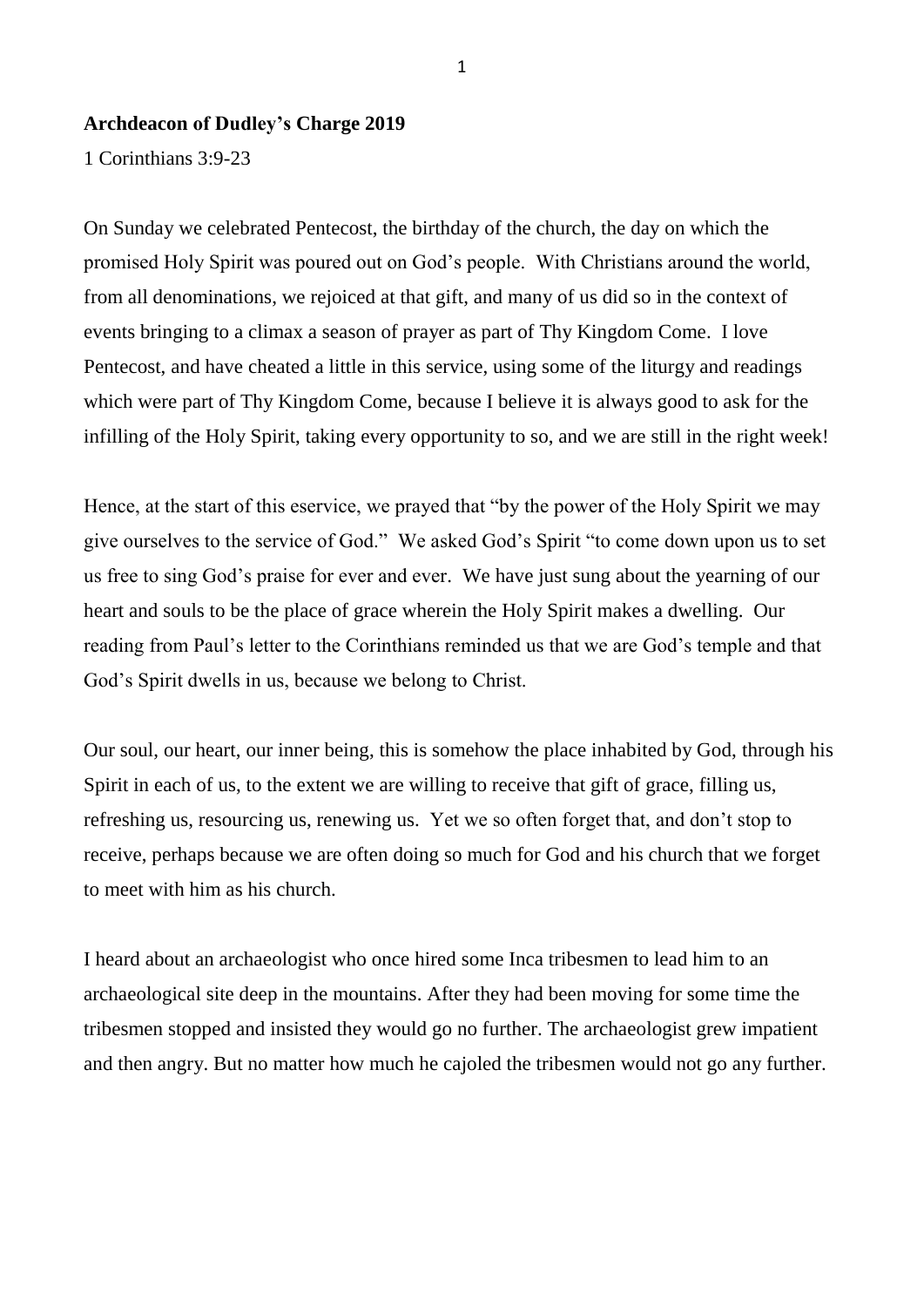Then all of a sudden the tribesmen changed their attitude. They picked up the gear and set off once more. When the bewildered archaeologist asked why they had stopped and refused to move for so long, the tribesmen answered, "We had been moving too fast and had to wait for our souls to catch up."

"We had been moving too fast and had to wait for our souls to catch up." These words were not used exactly by any of the church wardens I met in the visitations, but I think it's fair to say that there was from many a feeling of weariness, people tired and sometimes a bit frazzled from the sheer volume of stuff that church officers these days have to do, coupled with the many other things you all choose to do, because you are passionate about seeing God's kingdom come in your churches and love getting involved in many aspects of ministry.

We had some interesting conversations about our question in the Articles of Enquiry around whether there was anything the PCC felt God was calling them to stop doing, because 95% of the answers were some form of 'no!', and the few that weren't, were mainly a rueful wish that they could stop doing admin and paperwork! Friends, churches are not very good at stopping anything, laying things down, creating some space. We get very enthusiastic about starting new ministries to reach new people, draw in young families, reach out to the lonely elderly folk in our communities, which is great, but we don't take time to stop and consider what else might need to be dropped to free up the time, energy and resources for the new thing. So the faithful few do ever more, ever faster, getting ever more frazzled, drying up and burning out.

Stopping to let our souls catch up gives us time to reflect on whether too much stuff is crowding out the space for the Spirit in our lives and churches, to ask whether the good has become the enemy of the best. Our bodies are holy temples for the Holy Spirit. We function best when we are filled with the Spirit. When we run on empty, we are not living as we were created to live, and it doesn't often end well. The Holy Spirit is for life, not just for Pentecost!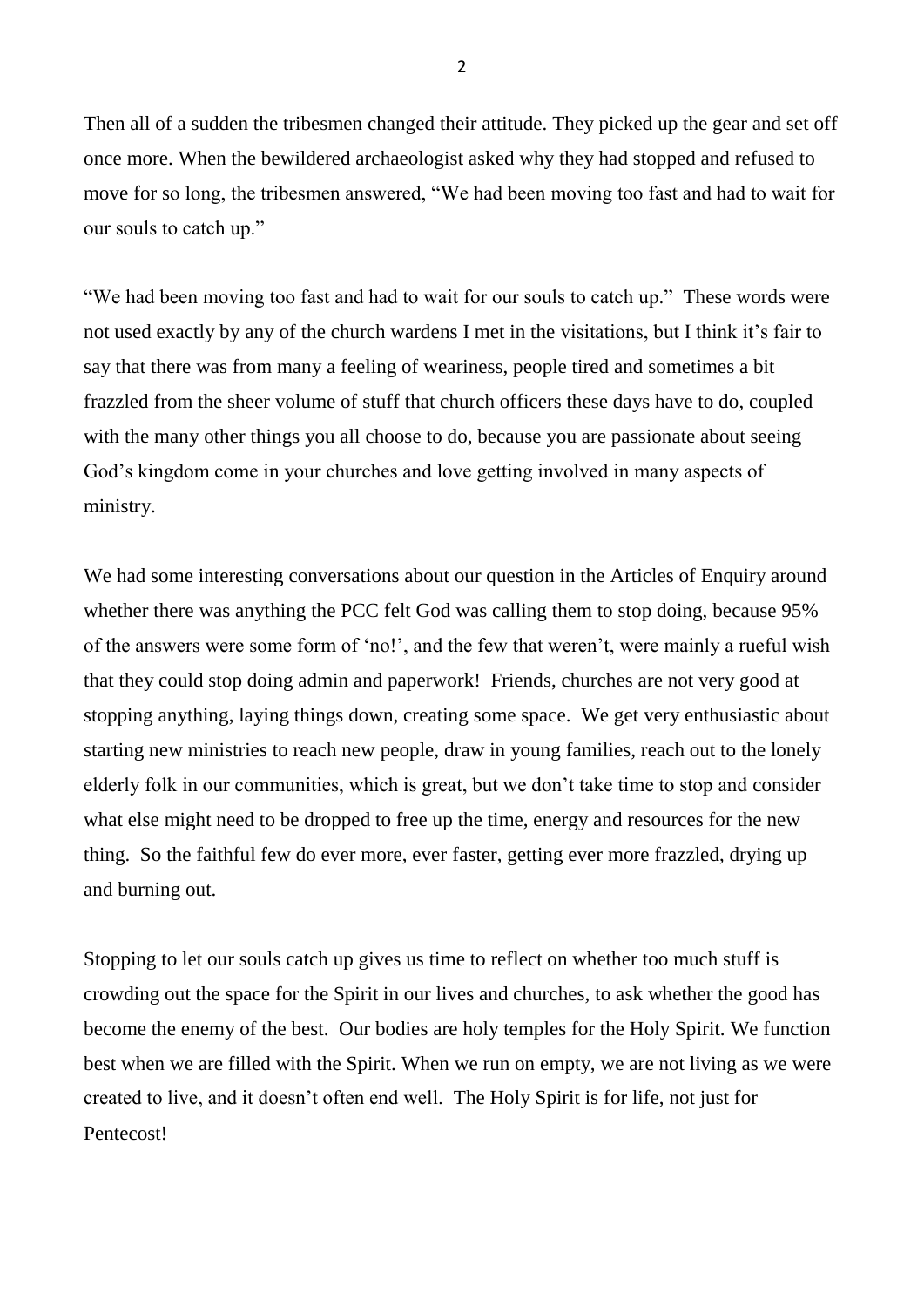We need to get better at stopping, individually and corporately. You will all be aware of the financial difficulties we are facing now and into the future, like many other dioceses. These are difficulties we are in together, and we need to face them together, as a wider church family – no us and them. As posts are inevitably cut centrally and across the diocese over the coming years, we will have to carefully and prayerfully assess what that means in terms of where we focus, what we can do, and what we can no longer do. Expecting to do the same, or more, without making changes in how we do ministry and mission will result in souls being left behind, so we need to be wise and creative in our reimagining, and have a culture that allows things to stop, and that not feel like failure. We need a culture with rhythms of grace, that allows people to stop, ad rest, and receive, as well as serve and give.

Paul's letter to the Corinthians makes it clear that belonging to Christ, being church, involves work – of course it does! He says 'we are God's servants, working together'. But he goes on to write that he works, "according to the grace of God given" to him, and then infers that wise working, building God's way, will have Christ as its foundation and will be best undertaken by those who are temples of the Holy Spirit. Even when life feels hard, as of course it sometimes does, even if we feel overwhelmed by the challenges ahead, we can take great encouragement from Jesus' promise to send us the Holy Spirit to guide, equip and comfort us, and the knowledge that we can draw on God's overflowing grace. The life that Jesus offers to those who follow him is one of generous abundance, of more than enough. It is the offer of a life of contentment, peace and satisfaction. of purpose and fulfilment, of measured pace, because it is the offer of grace.

I am reading a wonderful book at the moment recommended to me by Brother Stuart at Mucknell. *Grace on the journey to God* by Michael Casey is a book to be savoured, read slowly and prayerfully. In an early chapter Casey reflects that the spiritual journey requires more than an understanding of theology, it requires an understanding of humanity too. I was struck by this as I reflected on what it means to receive life in abundance and live it at a sustainable pace. Casey writes: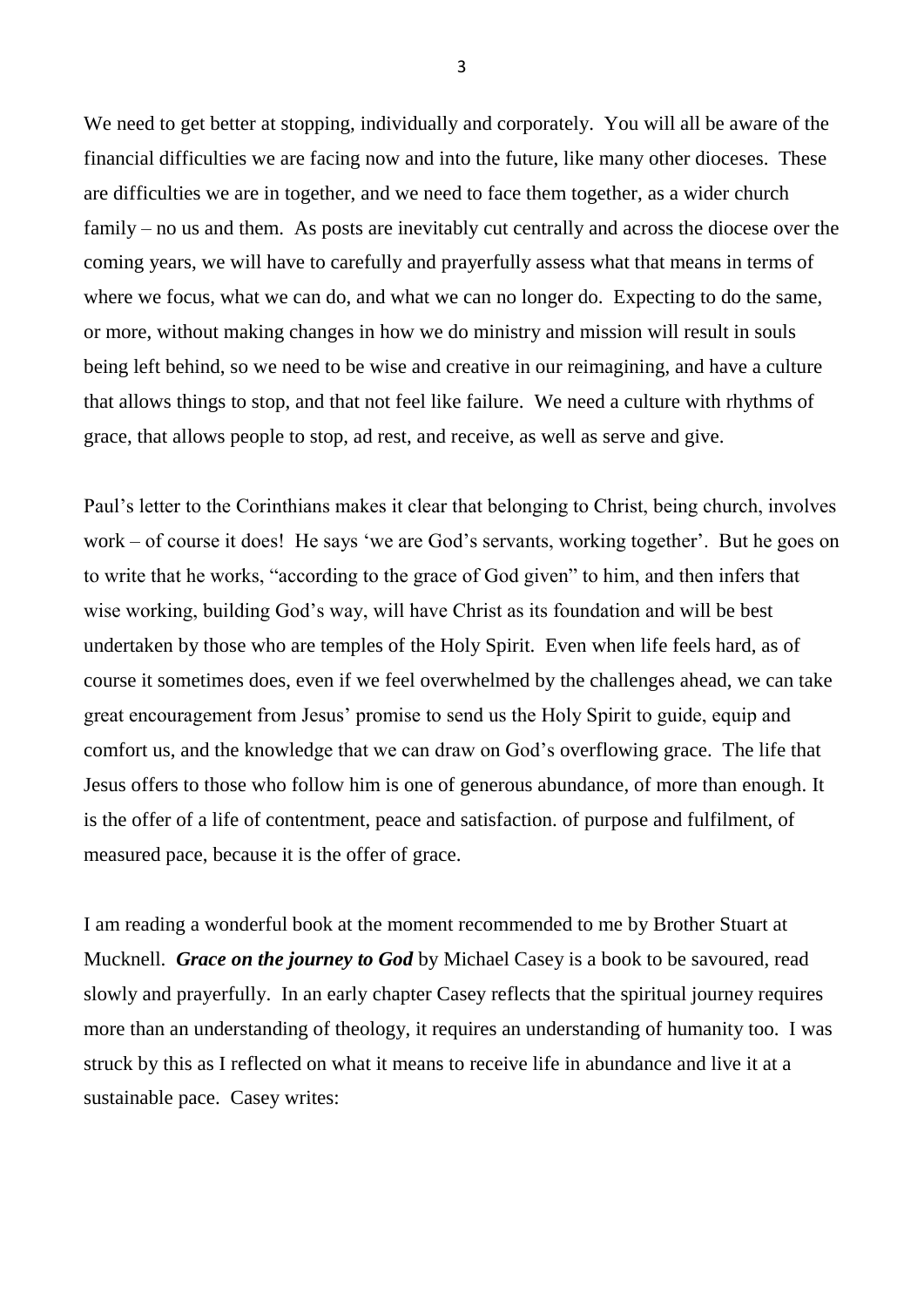"It is not enough to know about grace ….. we must also have a sympathetic understanding of the recipient of grace. We need to appreciate how the transcendent reality of divine grace interacts with the workaday reality of the human condition, since ….. whatever is received is received in the measure of the receiver. Grace itself is limitless; any restrictions come from the side of the receiver, that is, from us. Grace as it is received is often less complete than grace as it is given."

Jesus came that we might have life in abundance, limitless grace, but for so many of us, so much of the time, life is lived at less than this fullness. Our spiritual journey must in some way involve us discovering at ever deeper levels what it means to be a recipient of God's grace without restriction, and of the Holy Spirit

To have "a sympathetic understanding of the recipient of grace", we need to better understand ourselves, and the barriers we erect around our lives, in order that they might be removed. Then God can come to us more fully. It's perhaps about being content to be who we were made to be, living life simply and freely, receiving our daily bread with gratitude and enjoying the present moment, trusting we will know the voice of God guiding and calling us to do the right things at the right time. Having settled souls perhaps means having a level of trust in our ability to recognise God's voice, built by strengthening our relationship with him, so that we walk contentedly on the path he leads us, at the pace he sets, doing the things he calls us to, empowered by the Holy Spirit rather than doing them in our own strength.

Grace is given, the Holy Spirit is given, that we might live life fully as God's kingdom people, together as his church being agents of blessing in the world. I sense that as we journey together into the next season of life in the Diocese of Worcester, we will need grace in abundance, and the Holy Spirit refreshing us daily, and am thankful that this is on offer, if we but learn how to receive in healthy measures.